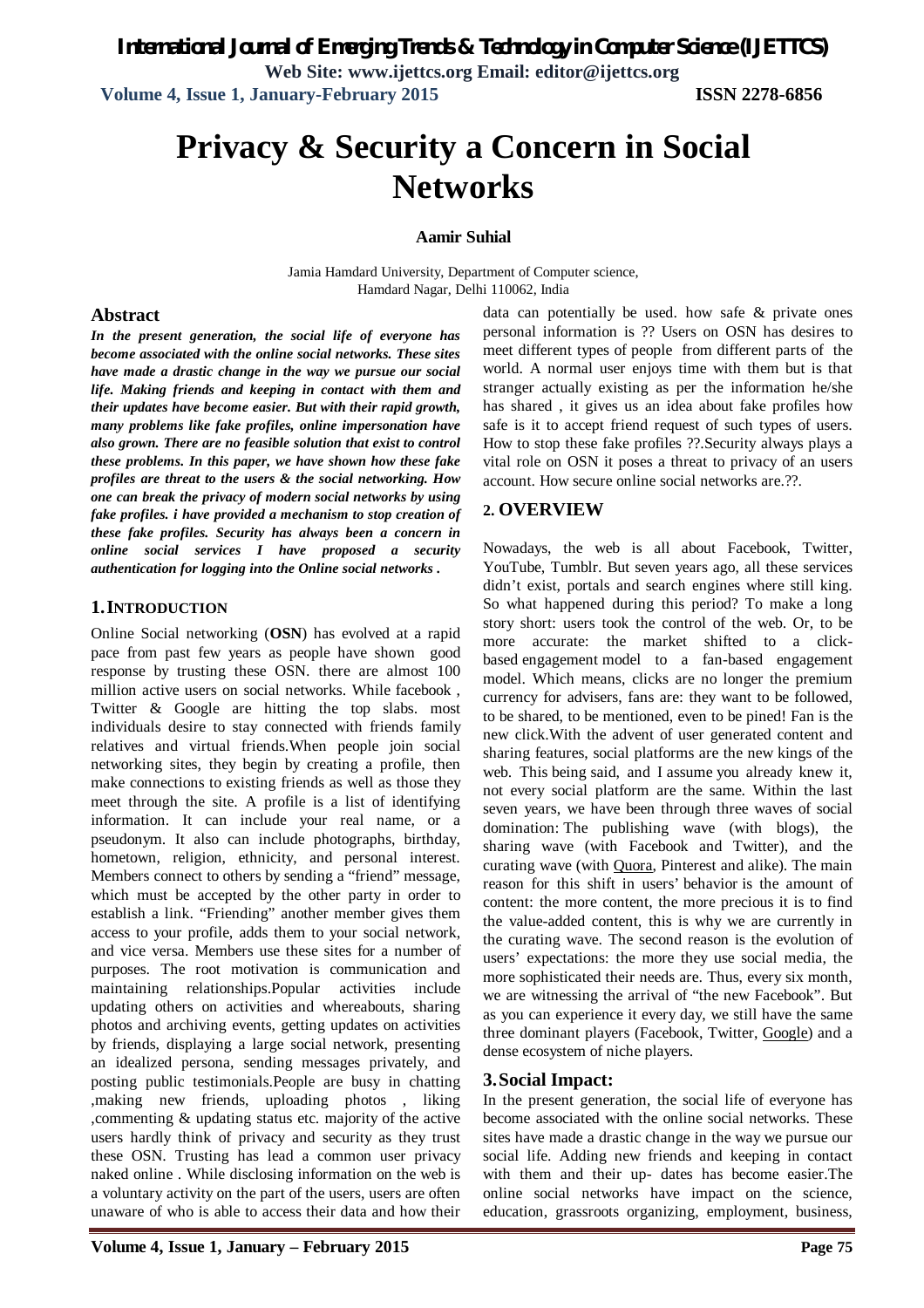### **Volume 4, Issue 1, January-February 2015 ISSN 2278-6856**

etc. Researchers have been studying these online social networks to see the impact they make on the people. Teachers can reach the students easily through this making a friendly environment for the students to study,teachers now-a-days teachers are getting themselves familiar to these sites bringingonline classroom pages, giving homework, making discussions, etc. which improves education a lot. The employers can use these social networking sites to employ the people who are talented and interested in the work, their background check can be done easily using this. Most of the OSN are free but some charge the membership fee and uses this for business purposes and the rest of them raise money by using the advertising. This can be used by the government to get the opinions of the public quickly. The examples of these social networking sites are sixdegrees.com, The Sphere, Nex-opia which is used inCanada, Bebo, Hi5, Facebook, MySpace, Twitter, LinkedIn, Google+, Orkut, Tuenti used in Spain, Nasza-Klasa in Poland, Cyworld mostly used in Asia, etc. are some of the popular social networking sites.

#### **4.Statistics:**

These online social networks are growing rapidly and there are more than 160 major social network websites exist in the world. 300 million active accounts in Facebook, The social networking sites are making our social lives better but nevertheless there are a lot of issues with using these social networking sites. The issues are privacy, online bullying, potential for misuse, trolling, etc. These are done mostly by using fake profiles.



. Rapid growth of social network sites spawns a new area of network security and privacy issues

**Fig 1**:Rapid growth of social networks spawns a new area of network security & privacy issue

#### **5.Literature Review**

Fake profiles are the profiles which are not genuine i.e. they are profiles of persons who claim to be someone they are not, doing some malicious and undesirable activity, causing problems to the social network and fellow users. Why do people create fake proflies ?

#### Social Engineering

Online impersonation to defame a person Advertising and campaigning a person, etc

#### **6.Social Engineering**

Social Engineering in terms of security means the art of stealing confidential information from people or gaining access to some computer system mostly not by using technical skills but by manipulating people themselves in divulging information. The hacker doesnt need to come face to face with the user to do this. The social engineering techniques are like Pretexting, Diversion theft, phishing, baiting, quid pro quo, tailgating, etc. Eg: Creating a profile of some person X not in some online social networking site like facebook. Adding the friends of the X in facebook and making them believe that its the profile of X. They can get the private information meant for only X by communicating with Xs friends



**Fig 2:** shows the screenshot from yahoo news which shows the best example of social engineering done using an online social network facebook, in which some spies created a fake facebook account in the name of James Stavridis, the chief of NATO. They sent requests to many other officials in NATO and some officials in other important organizations and are able to extract a lot of important information

#### **7.Online impersonation to defame a person**

The other reason why people create fake profiles is to defame the persons they do not like. People create profiles in the name of the people they don't like and post abusive posts and pictures on their profiles misleading everyone to think that the person is bad and thus defaming the person.

|              | OFeb 26, 2012 P Nalgonda                                                                                                                                                       |
|--------------|--------------------------------------------------------------------------------------------------------------------------------------------------------------------------------|
| <b>Other</b> |                                                                                                                                                                                |
| Nalgonda.    | Action Taken: Following a complaint, Cyber Crime sleuths analysed the Internet<br>Protocol (IP) log details and identified the accused and arrested him from                   |
|              | The accused Mohammed Osman Ali, resident of Nalgonda district created a fake                                                                                                   |
|              | Facebook account of the victim and transmitted vulgar comments stating that the victim<br>was going to deliver a baby shortly, officials of Cyber Crimes Cell in the CID said. |
|              | After his proposal was rejected, he bore a grudge against the complainant and created a                                                                                        |
|              | fake Facebook profile in her name by uploading her photo, mobile number and personal                                                                                           |

**Fig3:** shows the screenshot from a website which shows that a man named Mohammad Osman Ali has created a fake profile of a woman in facebook and tried to defame her. The police finally caught and arrested him. This shows a very serious problem existing now-a-days.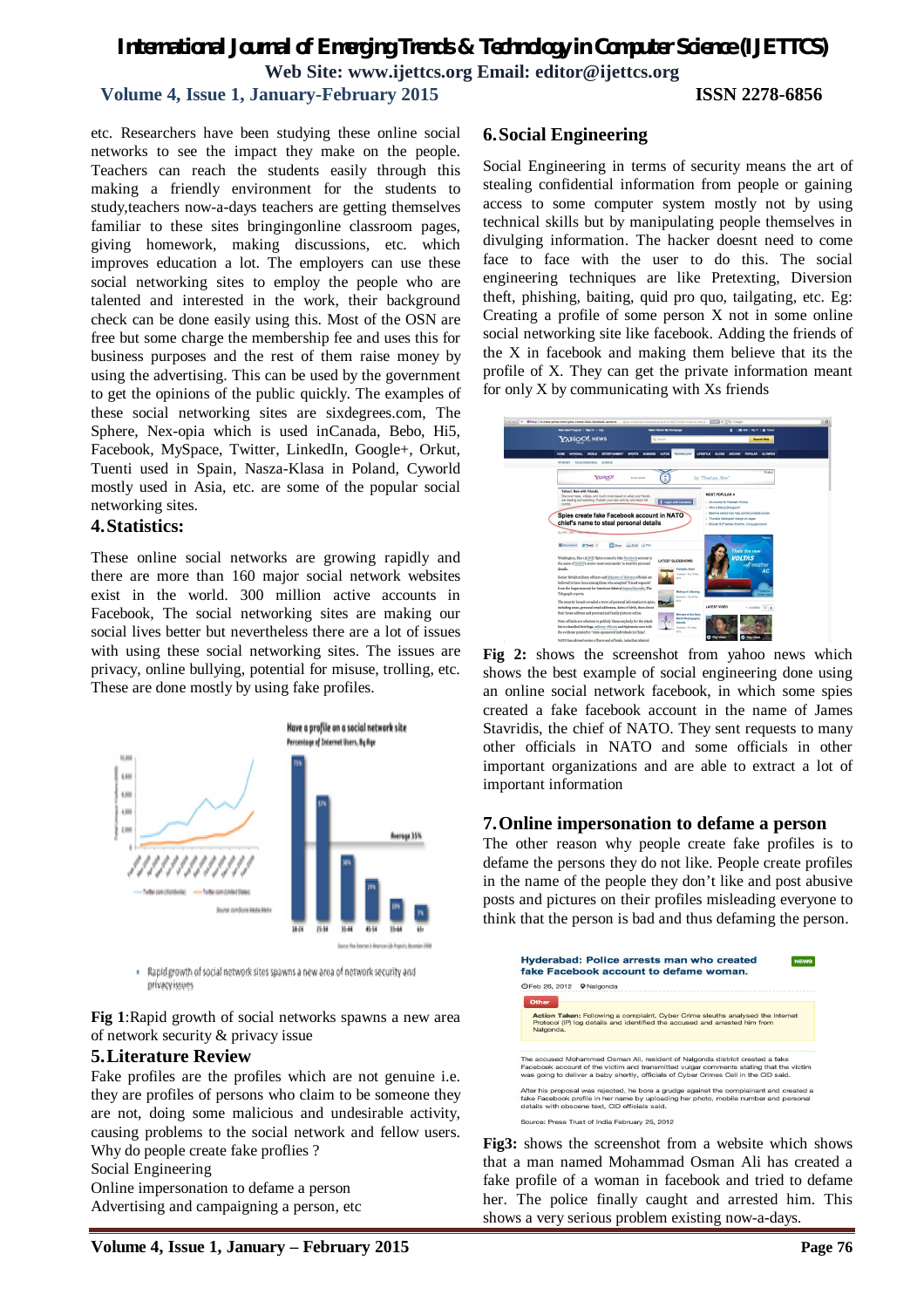### **Volume 4, Issue 1, January-February 2015 ISSN 2278-6856**

#### **8.Advertising and Campaigning**

Imagine a scenario where a movie is released and one of your friends in facebook posted that the movie was awesome. This makes a first impression on you that the movie is good and you would want to watch it. This is how advertising and campaigning works through OSN.The review posted by a genuine user is always desirable but these reviews when posted by fake profiles and completely undesirable.



**Fig4:**Assume that Fig4 shows a social graph where the blue nodes shown are real profiles, the red circled profiles show fake profiles and the edges show the connections between them. If the fake profiles start advertising a brand or campaigning for some politician then the users connected to the fake profiles are misled in believing them. Inturn the profiles who didnt add the fake profiles are elected using the mutual connections.



**Fig5:**Figure shows a screenshot, which shows the post in New york Times showing the most successful internet campaigning done by Obama which collected around 500 million dollars of election fund for him. Obama might not have used fake profiles in his internet campaigning but this shows the power of internet campaigning. Imagine a case where a non deserving candidate used this fake profiles to campaign. That is a very highly undesirable situation.

#### **9. Social Bots**

Social bots are semi-automatic or automatic computer programs that replicate the human behavior in OSN. These are used mostly by hackers now-a-days to attack online social networks. These are mostly used for advertising, campaigning purposes and to steal users personal data in a large scale.These social bots

communicate with each other and are controlled by a program called Bot master. The bot master may or may not have inputs from a human attacker. The social bots look like human profiles with a randomly chosen human name, randomly chosen human profile picture and the profile information posted randomly from a list prepared from before by the attacker. These social bots send requests to random users from a list. When someone accepts the request, they send requests to the friends of the user who accepted the request, which increases the acceptance rate due to existence of mutual friends.Recently a researcher from university of british Columbia made a social botnet of 103 bots in facebook and added 3000 friends in just 8 weeks. He was able to extract around 250 GB of personal data of users. This shows the extent of the applications of social bots by the attackers.

#### **10. Facebook Imune System(FIS)**

When we consider facebook, it has its own security system to protect its users from spamming, phishing, etc. and this is called facebook immune system. FIS does real time checks on every single click and every read and write operation done by it. This is around 25 Billion checks per day and as high as 620,000 checks per minute at peak as of may, 2011.



**Fig6:** shows the adversarial cycle in which the top part is controlled by the attacker and the bottom part shows the response by the FIS to control the attack, which when detected by the attacker, he/she mutates the attack and attacks it again. This goes on like a cycle and is never ending. FIS is able to detect the spam, malware and phishing produced by the compromised ad fake accounts. They are actually able to reduce the spam to less than 0.4 FIS is not successful in detecting the social bots and the fake accounts created by humans. This can be seen by the example mentioned above where a researcher created 103 social bots to collect a lot of personal data of users and facebook could not detect this attack.103 social bots to collect a lot of personal data of users and facebook could not detect this attack.

#### **Proposed Work**

#### **Privacy Analysis "Fake accounts threat to OSN"**

As social networking sites have improved the privacy controls we will discuss about the worlds most popular OSN Facebook , it provides the users to customize the account privacies as per there choice like an unknown persons messages wont be delivered in the inbox , an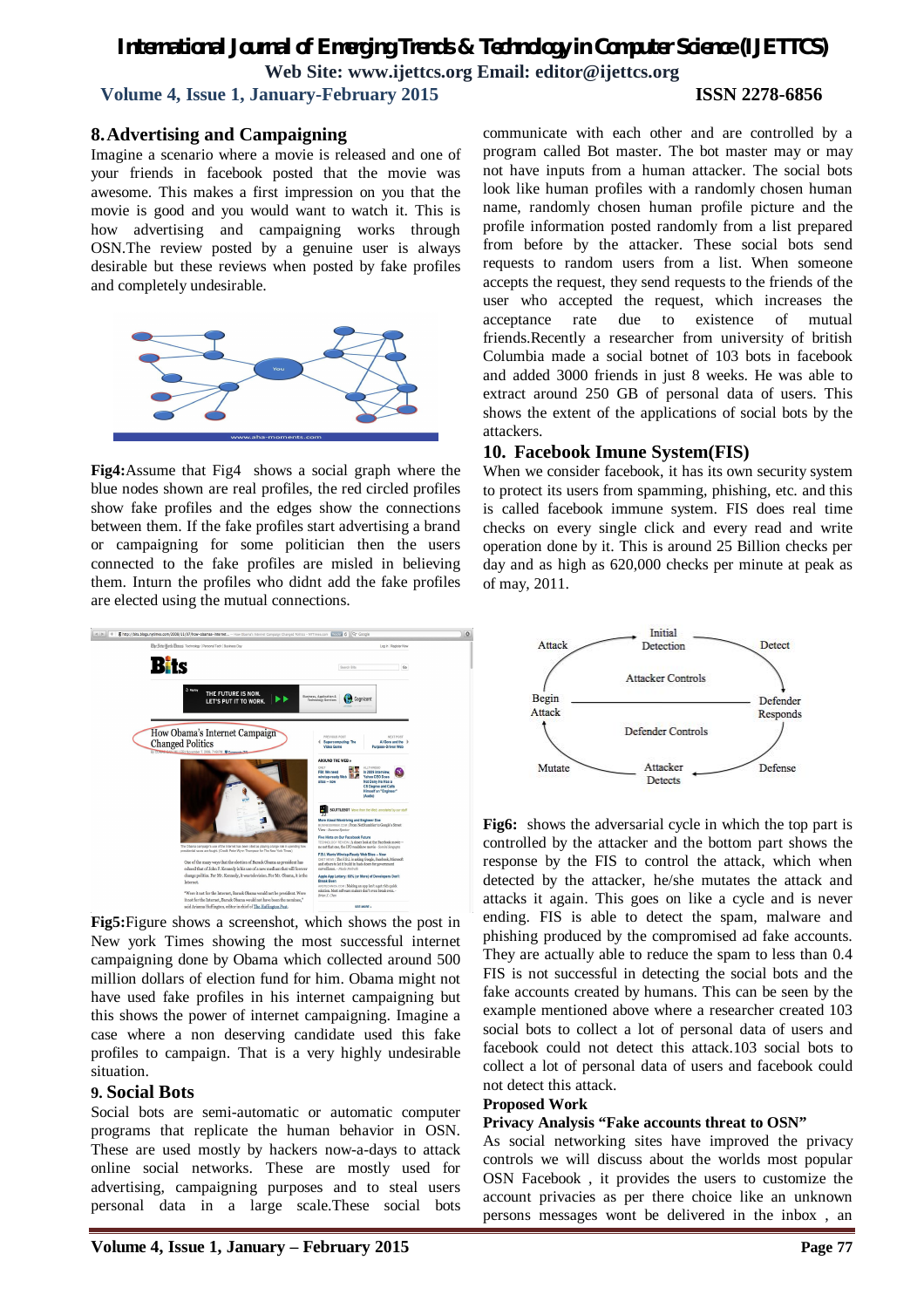#### **Volume 4, Issue 1, January-February 2015 ISSN 2278-6856**

unknown person cant like comment or send friend request. Who can see you on social network that too is being customized such privacy controls are great to support the users privacy.

 We made an attempt to check how perfect these controls work. Lets say there is an account "AA" who has kept a privacy control to friends not public . AA has friends let us say X-friends. An Unauthorized person "pp" wants to track the personal information of the AA as the privacy is to friends only is not letting PP to send a friend request nor a message . person PP created a fake profiles by keeping some honey posts and sexy pictures it attracts most of the friends(teenagers) of the AA account lets say BB CC DD EE became friends with PP, as the number of mutual friends increased the PP was able to send the message as well as the friend request to "AA". That is how an personal information can be viewed and attacked despite of the fact that OSN has provided the privacy controls. In this paper we tried to show how much a fake account are threat to OSN . now the same way PP who created fake accounts can send request to AA from other accounts as well by increasing the count of mutual friends. PP has many fake profiles that is only known to PP, for AA they are different people PP can use these accounts to take a full control over the AA not only in the virtual OSN but It might affect the AA in the real life as well. PP can now act as chameleon on OSN he can chat from all the different fake accounts to the same person

#### **Acount "AA" having privacy to friends**



**AA(n) n**=friends of AA **PP Creating fake profiles:**





As the number of mutual friends increases PP will be able tosend request/message.

"PP" uses a simple steps to approach "AA"

#### **Algorithm**

Start

1-Create a new account

2-Confirmming an email address

3-Adding friends[AA(n)]

Is "PP" able to send request to "AA"

Send request/message

End

}

{

Else

{

Goto 1. }

**Worm attack:-**A special malware worm is designed which create fake accounts . The most notorious worm in social network is the koobface. According to Trend Micro, the attack from koobface as follows:

**Step 1:** Registering a Facebook account.

**Step 2:**Confirming an e-mail address in Gmail to activate the registered account.

**Step 3:** Joining random Facebook groups.

**Step 4:** Adding "friends" and posting messages on their walls.

The popularity of the OSN is monitored on the basis of active users, facebook is clamming the numero uno spot . As per the 2014 "statisticbrain" survey

| <b>Facebook Statistics</b>                | Data          |
|-------------------------------------------|---------------|
| Total number of monthly active            | 1,310,000,000 |
| Facebook users                            |               |
| Total number of mobile                    | 680,000,000   |
| Facebook users                            |               |
| Increase in Facebook users from           | 22%           |
| 2012 to 2013                              |               |
| Total number of minutes spent             | 640,000,000   |
| on Facebook each month                    |               |
| Percent of all Facebook users             | 48%           |
| who log on in any given day               |               |
| Average time spent on Facebook            | 18 minutes    |
| pervisit                                  |               |
| Total number of Facebook pages 54,200,000 |               |

**Table 1: 2**014 "statisticbrain" survey

These increase in fake accounts actually gives false statistics of the OSN . The BBC repoted that on firms who are wasting money to gain "likes" from fake profiles and users who have no interest in their products: "A BBC investigation suggests companies are wasting large sums of money on adverts to gain "likes" from Facebook members who have no real interest in their products. It appears many account holders who click on the links have lied about their personal details. A security expert has said some of the profiles appeared to be "fakes" run by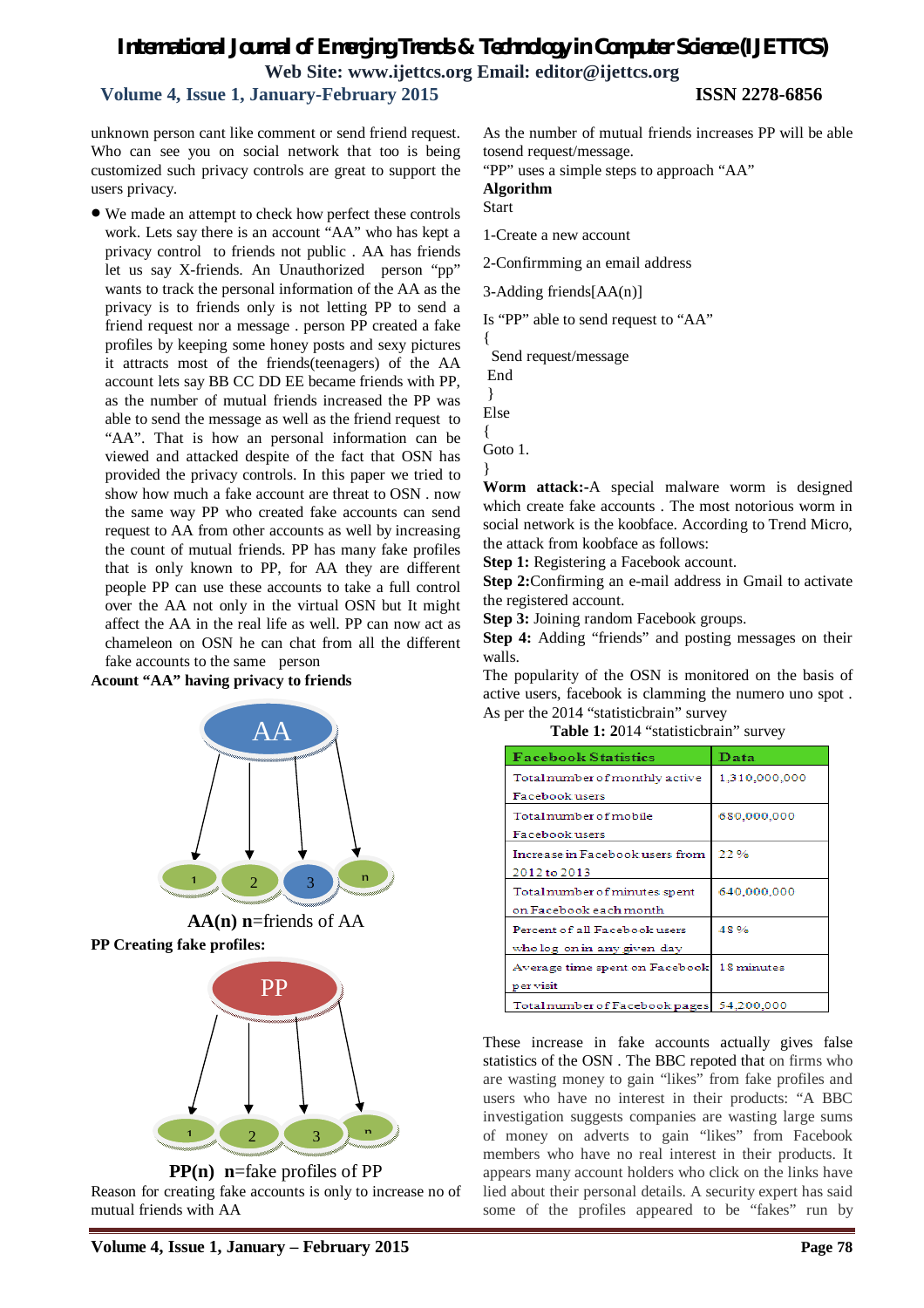#### **Volume 4, Issue 1, January-February 2015 ISSN 2278-6856**

pages to steal user's credentials like

computer programs to spread spam." Using number of likes to judge the success of a social media platform is a rudimentary method of analysis. While many senior managers still like to see vast numbers of likes on the company's Facebook page, this is more about vanity than effective engagement.

Teens are sharing more information about themselves on social media sites than they have in the past, but they are also taking a variety of technical and non-technical steps to manage the privacy of that information. Despite taking these privacy-protective actions, teen social media users do not express a high level of concern about thirdparties(such as businesses or advertisers) accessing their data; just 9% say they are "very" concerned. These teens easily become the victims of honey posts created by these fake user it is being

Teens are sharing more information about themselves on their social media profiles than they did when we last surveyed in 2006:

91% post a photo of themselves, up from 79% in 2006.

71% post their school name, up from 49%.

71% post the city or town where they live, up from 61%.

53% post their email address, up from 29%.

20% post their cell phone number, up from 2%.

60% of teen Facebook users set their Facebook profiles to private (friends only), and most report high levels of confidence in their ability to manage their settings.

Teens are actively participating on OSN the attack happens by using the fake profiles to teens personal information. Which creates a further threat to the OSN as after using the privacy controls still users are being kept nacked or attacked online.

#### **Security an issue in OSN:**

#### **How fake profiles are used to gain access over ones account:**

Security has been a primary issue and a concern for every company various papers have been published on the security of OSN as users are trusting the companies. The scariest part is that as we get more comfortable with advances in technology, we actually become more susceptible to hacking. As if we haven't already done enough to aid hackers in their quest for our data by sharing publicly, those in the know can get into our emails and Facebook accounts to steal every other part of our lives that we intended to keep away from prying eyes.In fact, you don't even have to be a professional hacker to get into someone's Facebook account.

It can be as easy as running Firesheep on your computer for a few minutes. In fact, Facebook actually allows people to get into someone else's Facebook account without knowing their password. All you have to do is choose three friends to send a code to. You type in the three codes, and voilà—you're into the account. It's as easy as that. Various methods are there the most venerable way to attack viz

#### **1)Phishing** :

The first and very basic way of hacking Facebook accounts is via Phishing. Phishing is actually creating fake web This is another good way of hacking Facebook accounts. In this type of attack a hacker simply sends an infected file having keylogger in it to the victim. If the victim executes that file on his pc, whatever he types will be mailed/uploaded to hacker's server. The advantage of this attack is that the victim won't know that hacker is getting every Bit of data he is typing. Another big advantage is that hacker will get passwords of all the accounts used on that PC.

#### **3)Trojans/backdoors**

This is an advanced level topic. It consists of a server and a client. In this type of attack the attacker sends the infected server to the victim. After execution the infected server i.e. Trojan on the victim's PC opens a backdoor and now the hacker can do whatever he wants with the victim's PC

#### **4)Sniffing**

It consists of stealing session in progress. In this type of attack an attacker makes connection with server and client and relays message between them, making them believe that they are talking to each other directly.

#### **5)SocialEngineering**

This method includes guessing and fooling the clients to give their own passwords. In this type of attack, a hacker sends a fake mail which is very convincing and appealing and asks the user for his password. Answering the security questions also lies under this category.

#### **6)SessionHijacking**

In a session hijacking attack an attacker steals victims cookies, cookies stores all the necessary logging Information about one's account, using this info an attacker can easily hack anybody's account. If you get the cookies of the Victim you can Hack any account the Victim is Logged into i.e. you can hack Facebook, Google, Yahoo.

The easiest way to "hack" into someone's Facebook is through resetting the password. This could be easier done by people who are friends with the person they're trying to hack.

#### **Simple Attack via Fake accounts**

- The first step would be to get your friend's Facebook email login. If you don't already know it, try looking on their Facebook page in the Contact Info section.
- Next, click on **Forgotten your password?** and type in the victim's email. Their account should come up. Click **This is my account**.
- It will ask if you would like to reset the password via the victim's emails. This doesn't help, so press **No longer have access to these?**
- It will now ask **How can we reach you?** Type in an email that you have that also isn't linked to any other Facebook account.
- It will now ask you a question. If you're close friends with the victim, that's great. If you don't know too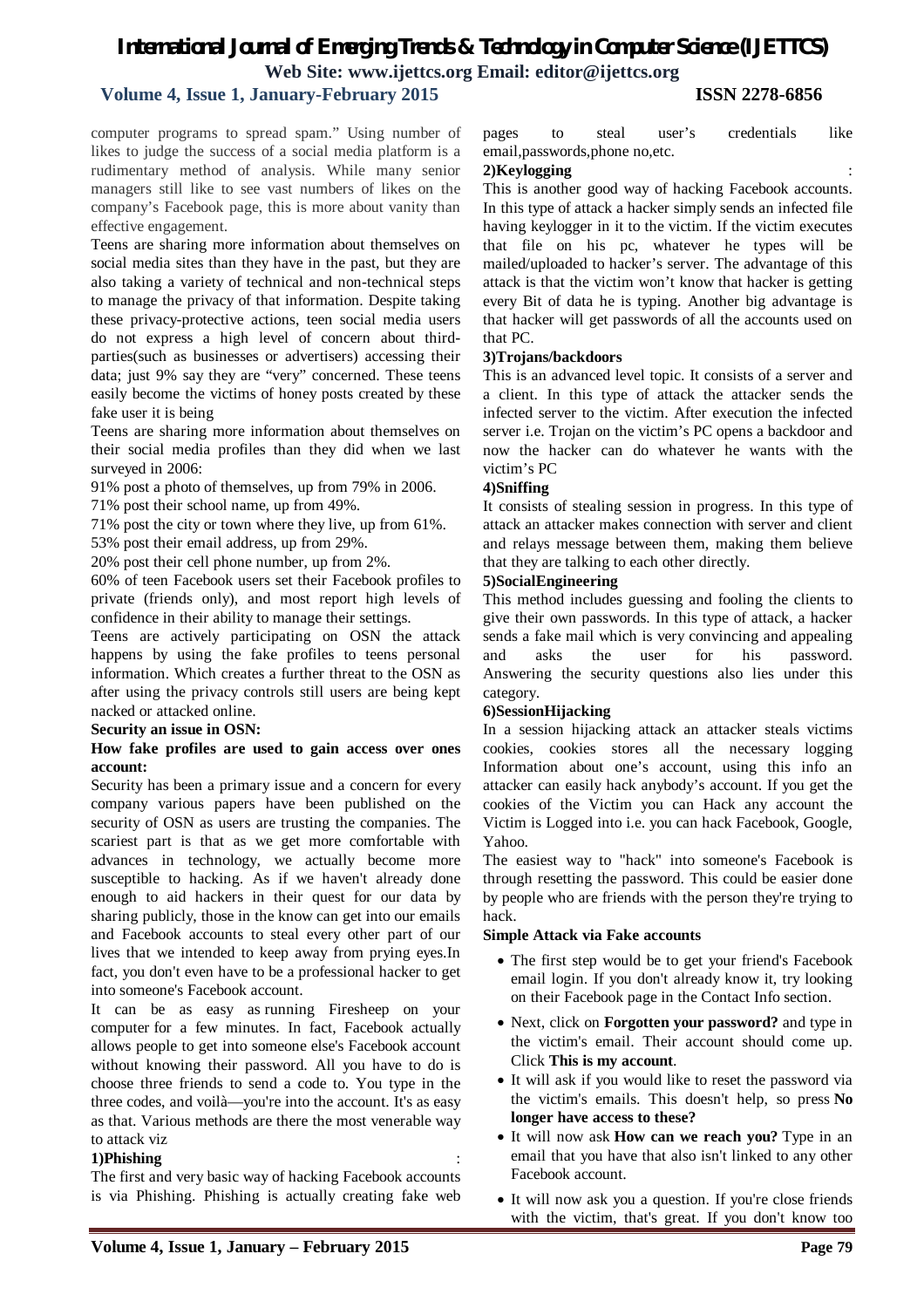### **Volume 4, Issue 1, January-February 2015 ISSN 2278-6856**

much about them, make an educated guess. If you figure it out, you can change the password. Now you have to wait 24 hours to login to their account.

If you don't figure out the question, you can click on Recover your account with help from friends. This allows you to choose between three and five friends.



**Fig-7:** Screen shot of facebook privacy option

It will send them passwords, which you may ask them for, and then type into the next page. You can either create three to five fake Facebook accounts and add your friend (especially if they just add anyone),

| We have sent codes and instructions to your trusted friends below. Check your email at<br>for next steps and a link back to this page. |
|----------------------------------------------------------------------------------------------------------------------------------------|
| Enter a code                                                                                                                           |
| Enter a code                                                                                                                           |
| Enter a code                                                                                                                           |

**Fig-8:**screen shot of security code window in FBK

The security compromise can lead to the fear in the users that their accounts are not safe on OSN that is the threat to the future of both the privacy of users and the long lasting fashion of OSN .

Password cracking is one of the famous ways to break the security by just following the forgot password link and answering few question as the technology advanced now the OSN has come with more secure ways but still accounts are hacked or the original users control is bypassed in some cases when an account is hacked the users email account is even removed from the profile the original user have no way to gain back the control over their accounts. Some of the mishaps is that these hackers even upload the nude pictures as the display picture of the particular prey. There should be a proper mechanism for both the privacy and security of the users.

**Solution: Stop creation of fake Accounts:**As we showed and discussed the threat of fake profiles to OSN We will purpose a simple and easy ways to stop the creation of fake accounts. There should be a mechanism that ones identity is know before he/she can claim the part of social networks

#### **1) Mobile number authentication**

OSN should generate and sent an account creation code as an sms to that number to prove an identity of an individual before creating an account there should be a mandatory mechanism and the option for user to use their mobile number as the primary key to prove his identity or in other terms user authentication. When a user enters his mobile number social networks generate an authentication code (token),That token is being sent to the Mobile service provider then service providers deliver the token on the users screen. Now the user can type the received code on the particular OSN .hence this type of authentication is quite simple and accurate



**Registration process i**

**Step 1:** Sign up/enter your details **Step 2:**Enter you valid mobile number **Step 3**: Server generated a token(can use OTP) Sent on the mobile number **Step 4:**x=Enter a token number If(x==token) { Print User registered }

Else

{

}

Goto step 3

#### **2) Social security number or Adhar number**

If any one cant prove his identity using his mobile number than He/she should have a an option to choose his primary and unique Social security number or Adhar number there should be proper checks that the information mentioned on the OSN is matching to the information that is regester for particular Social security number or Adhar number. Hence we can not only stop fake profiles but multiple accounts as well.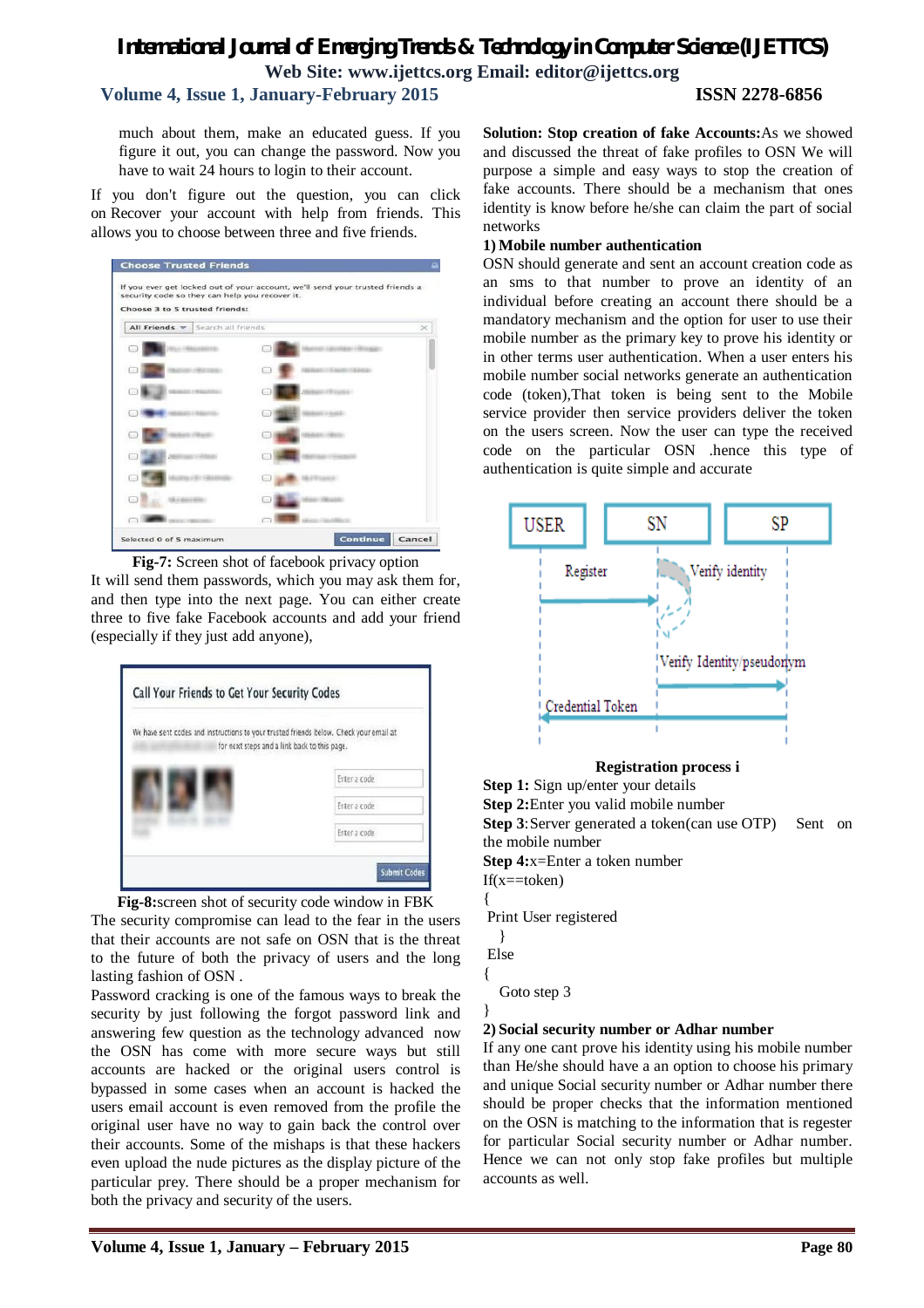#### *International Journal of Emerging Trends & Technology in Computer Science (IJETTCS)* **Web Site: www.ijettcs.org Email: editor@ijettcs.org Volume 4, Issue 1, January-February 2015 ISSN 2278-6856**



**Registration process ii**



{ Already a Registerd user

}

Else {

Check details of user matches the Social security number/Adhar number data base If matched

{ Welcome User registered End if } Else { Goto Step 2; }

**Identity proof:**if the users are not able to prove their identity in any way then they should be able to send the softcopy of the registered govt approved identity proof to the OSN sites. Like passport/ driving licence/voter id card/pan card etc

**Retina Scan:** As the modern devices like computers and smartphones are blessed with the high quality cameras both primary and secondary . OSNs should be able to check the identity of a person by just retina scan using the camera of the particular device that a account holder is using.

**Finger print recognition:** As the advanced improvement in technology has given us multiple ways to prove the identity of a particular person the modern devices like computers or smart phones have an inbuild finger print recognition Apple iphone 5s and almost on evry modern micro computer.

The above mentioned solutions would not completely guarantee the fake free OSN but we will be able to stop a lot of fake account creation. In future there might come an advanced technology as it is growing at a rapid pace those new technologies can be implemented to secure the the OSN. hence there is a lot of future research.

#### **Solution to the security :**

**Authentication mechanism***:*As the modern technologies are supported with latest and secure encryption mechanism which actually makes it secure for users and for the OSN companies to keep the users credentials in a secure way. The passwords are stored in an encrypted form in the database of the particular OSN these encryptions can be decrypted and chances are that hackers are able to break into the targeted account. In order to make the account logins secure we are coming up with the security proposal as When a user is creating an account for first time. OSNs should maintain the database of customers login details like the ip address and the mac address , next time when a user logs in there should be a proper check of the last login ip and mac address if the details match the last login details then the normal security should be applied

We can easily check the ip address in php as

|                      | Sip                                                |  |
|----------------------|----------------------------------------------------|--|
|                      | S SERVER['REMOTE ADDR'];                           |  |
| Or                   |                                                    |  |
| $\langle$ ?php       |                                                    |  |
|                      | // client-ip.php : Demo script                     |  |
| // get an IP address |                                                    |  |
|                      | $\text{Sip} = \text{S}$ SERVER ['REMOTE ADDR'];    |  |
| // display it back   |                                                    |  |
|                      | echo " <h2>Client IP Demo</h2> ";                  |  |
|                      | echo "Your IP address : " . \$ip;                  |  |
|                      | echo "<br>Your hostname : ". gethostbyaddr(\$ip) ; |  |
| ?                    |                                                    |  |

**Client IP Demo** Your IP address: 192.168.1.6 Your hostname: desktop01

But if the credentials vary then the OSN should use LEVEL 2 security as google is using for that particular users have to activate the services Level 2 security is one in which an login code is generated and sent on the particular users registered mobile number. Now if the user does not have a mobile number registered than the security should come up with the further details like previous password and few other security questions like last 3 digits of bank account etc by these ways we can improve our security of being attacked by any online hacker. While OSN are able to authorize the particular user they should keep the newly mentioned credentials of the user stored in the database and should also email the details of the last login into the email address like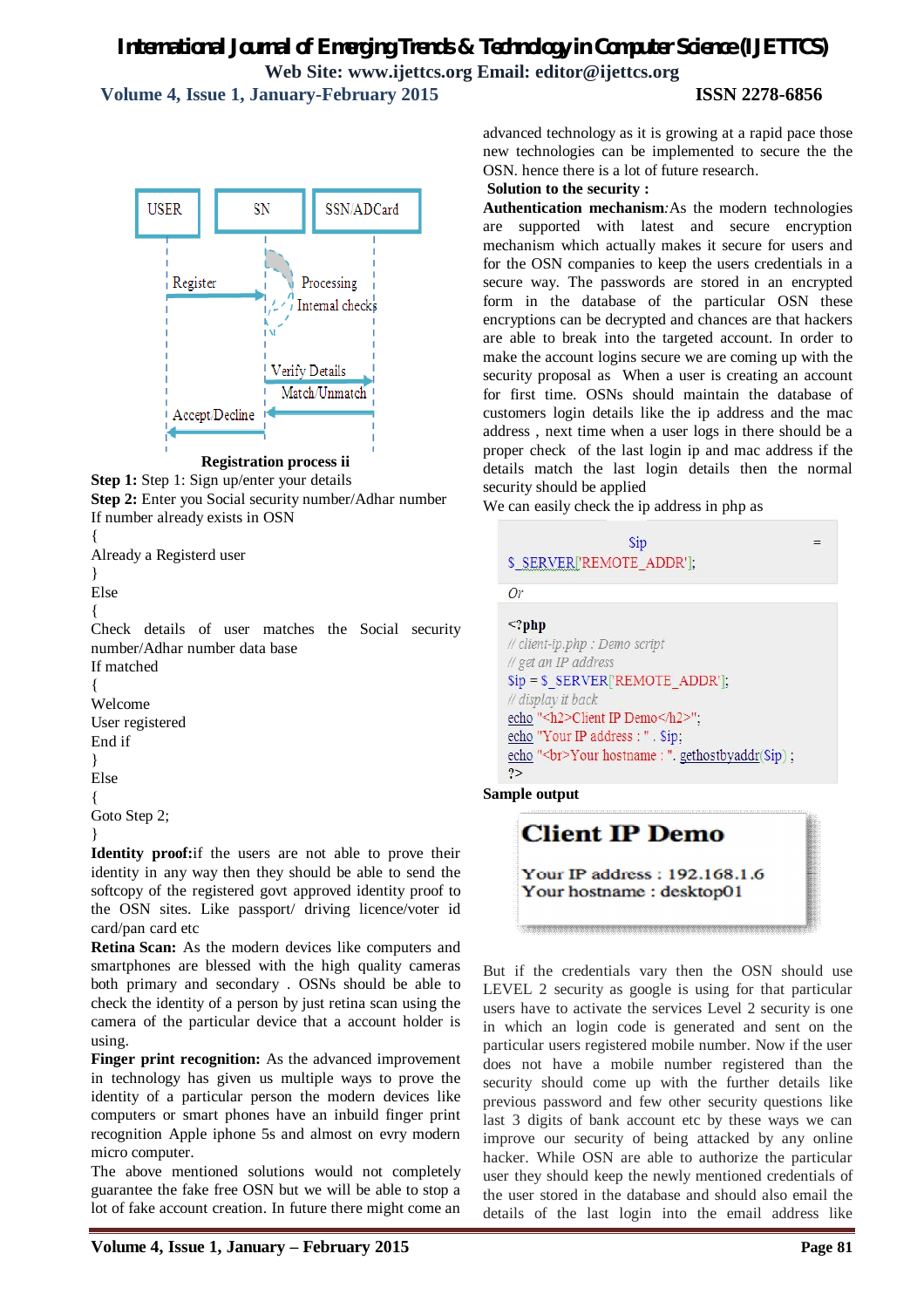#### **Volume 4, Issue 1, January-February 2015 ISSN 2278-6856**

facebook has such type of privacy control that gives users to see the last login details.

#### If

New user then *{ Authenticate his identity Store the x=current ip address and mac address } If old user then If (Current ip==x) { Welcome } Else { Level 2 security authentication X= ip address and mac address*

#### **} Future Work**

As the proposed system can be used to to make the online social networking more easy more private more authentic and more secure. There is always a future scope of research as technology has been improving at a drastic speed. We need to develop or work on the complete fake free online social networking where we should not only be able to stop them but even detect and cancel them if they are existing.

#### **11.CONCLUSION**

This study focused on the importance of protecting social network users' personal information. It examined users' awareness of the risks and threats to their personal information privacy, and highlighted the need to develop a new privacy system supported by mobile Internet devices.

OSN companies should use any Trust factor algorithm to check the history of the user before he/she can send a friend request to any User making their life quiet secure simple and private.

The method of selecting privacy settings should also be simplified to provide users with a clear picture of the data that will be shared with others.

Although there is no standard for controlling personal information privacy settings, it is recommended that social network providers design a system which protects users from different types of threats and risks. Privacy systems of online social networks, especially those which areused for selecting personal information settings, can be improved in several ways. Controlling privacy settings from different types of internet mobile devices and supporting various screens sizes for these devices, will help users to control their personal information privacy settings easily in different places and times. Furthermore, using a predictable wizard system for setting privacy settings is a suggestion to support different Internet mobile devices and different screen sizes of mobile phones. In addition, privacy systems should inform users about which items of personal information are displayed and which are not.

#### **REFRENCES**

- [1] T. Stein, E. Chen, and K. Mangla. Facebook immune system. In Proceedings of the 4th
- [2] Workshop on Social Network Systems, SNS, volume 11, page 8, 2011.
- [3] Y. Boshmaf, I. Muslukhov, K. Beznosov, and M. Ripeanu. The socialbot network: when botssocialize for fame and money. In Proceedings of the 27th Annual Computer Security Applications
- [4] Awareness, Information Sharing, and Privacy on the FacebookPre-proceedings version. Privacy Enhancing Technologies Workshop(PET),2006
- [5] IEEE Int'l Conference on Computational Science and Engineering, Vancouver,Canada, pp. 975-978. DOI 10.1109/CSE.2009.438 Privacy in Online Social Networking at Workplace
- **[6]** IJCSI International Journal of Computer Science Issues, Vol. 8, Issue 6, No 3, November 2011 ISSN (Online): 1694-0814
- [7] A Survey of Security and Privacy in Online Social Networks Ed Novak Qun Li Department of Computer Science The College of William and Mary
- [8] A. Fast, D. Jensen, and B. N. Levine. Creating social networks to improve peer-to-peer networking. In KDD, pages 568{573, 2005.
- [9] X. Ying and X.Wu. On link privacy in randomizing social networks. In PAKDD, 2009.
- [10] B. Zhou, J. Pei, and W.-S. Luk. A brief survey on anonymization techniques for privacy preserving publishing of social network data.SIGKDD Explorations, 10(2), 2009.
- [11]Alessandro Acquisti and Jens Grossklags. Privacy and rationality inindividual decision making. IEEE Security and Privacy,  $3(1)$ :26 – 33, January/February 2005
- [12] International Journal of Security, Privacy and Trust Management ( IJSPTM) vol 2, No 2, April 2013DOI : 10.5121/ijsptm.2013.2201 1 PERSONAL INFORMATION PRIVACY SETTINGS OF ONLINE SOCIAL NETWORKS AND THEIR SUITABILITY FOR MOBILE INTERNET DEVICES
- [13] International Journal of Science and Research (IJSR), India Online ISSN: 2319-7064 Volume 2 Issue 5, May 2013 A Survey on Security Issues and Concerns to Social
- [14] Literature Overview Privacy in Online Social Networks Michael Beye1, Arjan Jeckmans2, Zekeriya Erkin1, Pieter Hartel2, Reginald Lagendijk1 and Qiang Tang2
- [15] PRIVACY IN SOCIAL NETWORKS: A SURVEY Elena Zheleva Department of Computer Science University of Maryland College Park, MD 20742, USA
- [16] A. Acquisti and R. Gross. Predicting social security numbers from public data. In PNAS, 2009.
- [17]ENISA, "Security Issues and Recommendations for Online Social Networks,"Position Paper, Nov. 2007;